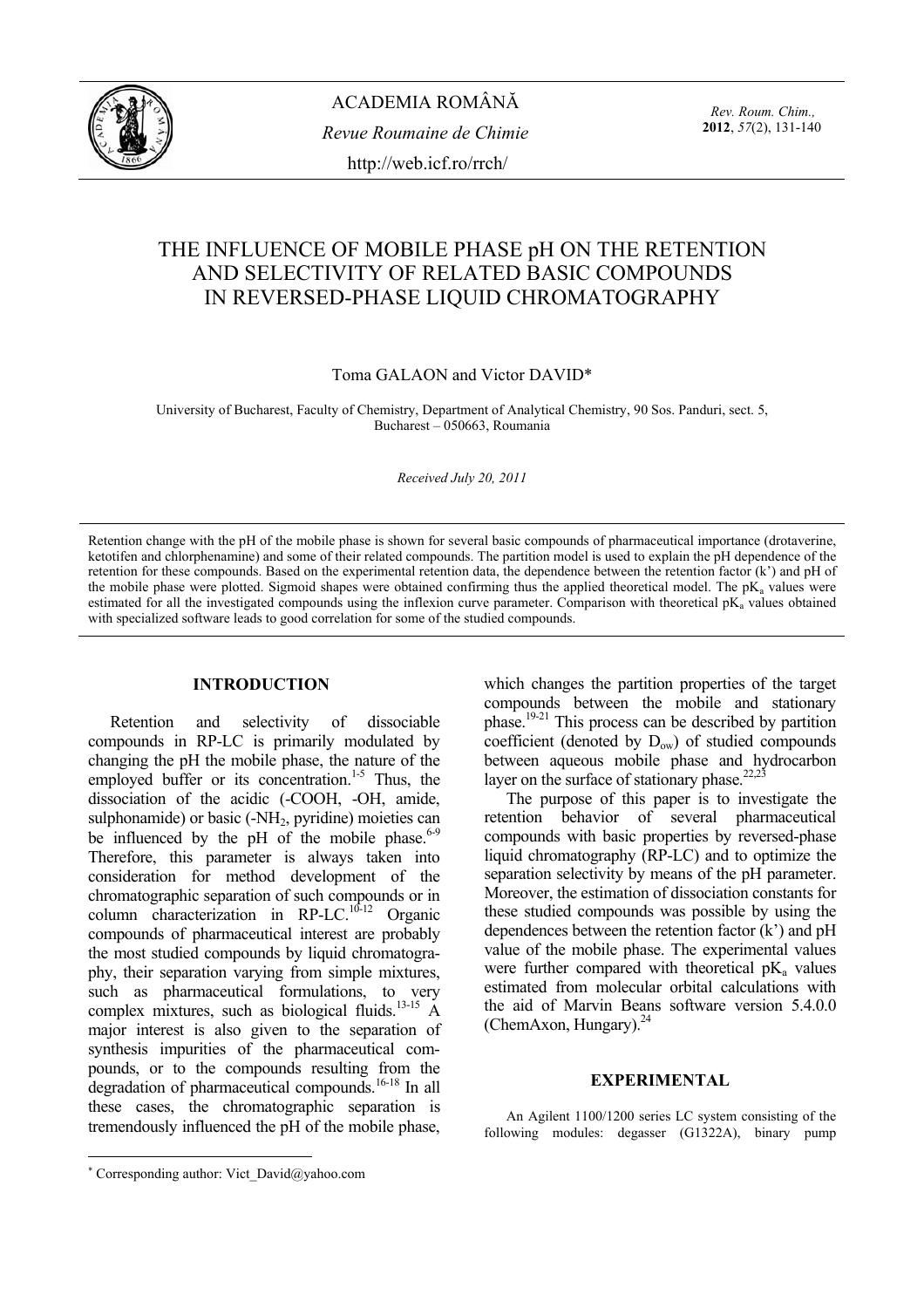(G1312A), thermostated autosampler (G1329A/G1330B), column thermostat (G1316A) and diode-array detector (G1315B) were used in the present study.

The pH retention studies were conducted with distinct LC methods for each group of compounds depending on their specific hydrophobicity and basicity.

Drotaverine and its related compounds were chromatographed using an end-capped Zorbax XDB C18 column from Agilent (150 mm length, 4.6 mm internal diameter and 3.5 µm particle size) thermostated at 20°C. The mobile phase consisted of aqueous ammonium formate buffer (25 mM ammonium formate brought to pH with formic acid or ammonia) and acetonitrile in the ratio  $60 / 40$  (v/v). The investigated pH range was between 3.0 and 6.5. Flow-rate was 1.3 mL/min. The injection volume was 10 µL of standard solution containing 1500 µg/mL drotaverine hydrochloride dissolved in 0.2% aqueous phosphoric acid. UV detection was done at 244 nm.

Ketotifen and its related compounds were studied on an end-capped Purospher STAR RP-18e column from Merck  $(125 \text{ mm length}, 4.0 \text{ mm internal diameter and } 5 \text{ \mu m particle})$ size), thermostated at 20°C. The mobile phase consisted of aqueous 0.1% triethylamine brought to pH with phosphoric acid and acetonitrile in the ratio  $60 / 40$  (v/v). The investigated pH range was between 7.0 and 8.5. Flow-rate was 1.5 mL/min. The injection volume was 20  $\mu$ L of a mix standard solution containing 20 µg/mL ketotifen, nor-ketotifen, ketotifen impurity A, B, D and G dissolved in mobile phase. UV detection was done at 297 nm.

Chlorphenamine and its related compounds were chromatographed using an end-capped Chromsep SS Inertsil ODS-2 column from Varian (250 mm length, 4.6 mm internal diameter and 5 µm particle size), thermostated at 50°C. The mobile phase consisted of acetonitrile and aqueous 75 mM NH4H2PO4 buffer brought to pH with phosphoric acid, in the ratio 20 / 80 (v/v). The studied pH range was very narrow: between 2.6 and 3.2. Flow-rate was 1.2 mL/min. The injection volume was 20  $\mu$ L; the injected solution was 4000  $\mu$ g/mL

chlorphenamine maleate in mobile phase, which was previously stressed in highly basic and oxidizing conditions  $(2 M$  NaOH and 30%  $H_2O_2$ ) in order to generate several degradation compounds. UV detection was done at 225 nm.

All solvents were HPLC grade from Merck (Darmstadt, Germany). Reagents were analytical grade from the same producer. Water for chromatography (resistivity minimum 18.2MΩ and 170 TOC maximum 30 ppb) was obtained within the laboratory by means of a TKA Lab HP 6UV/UF instrument. Drotaverine hydrochloride was purchased from Apeloa (China), while chlorphenamine maleate, ketotifen fumarate, ketotifen impurities A, B, D, G and nor-ketotifen were purchased from European Pharmacopoeia, Council of Europe.

### **RESULTS AND DISCUSSION**

Most of the pharmaceutical compounds contain acidic or basic functional groups whose dissociation process can be observed from variation of their retention with change of the pH value of the aqueous component in mobile phase. However, such studies are limited by the narrow pH interval where the stationary phase can be employed (*i.e.*  $2 - 8$ ). Therefore, in this domain the basic functional groups can be involved in the dissociation process more than the acidic groups, which require for their dissociation a higher value of the pH of the aqueous component. The studied compounds in this paper are basic compounds as can be seen from structures given in Fig. 1.



Fig. 1 – Molecular structures of ketotifen, chlorphenamine, drotaverine and their related impurities.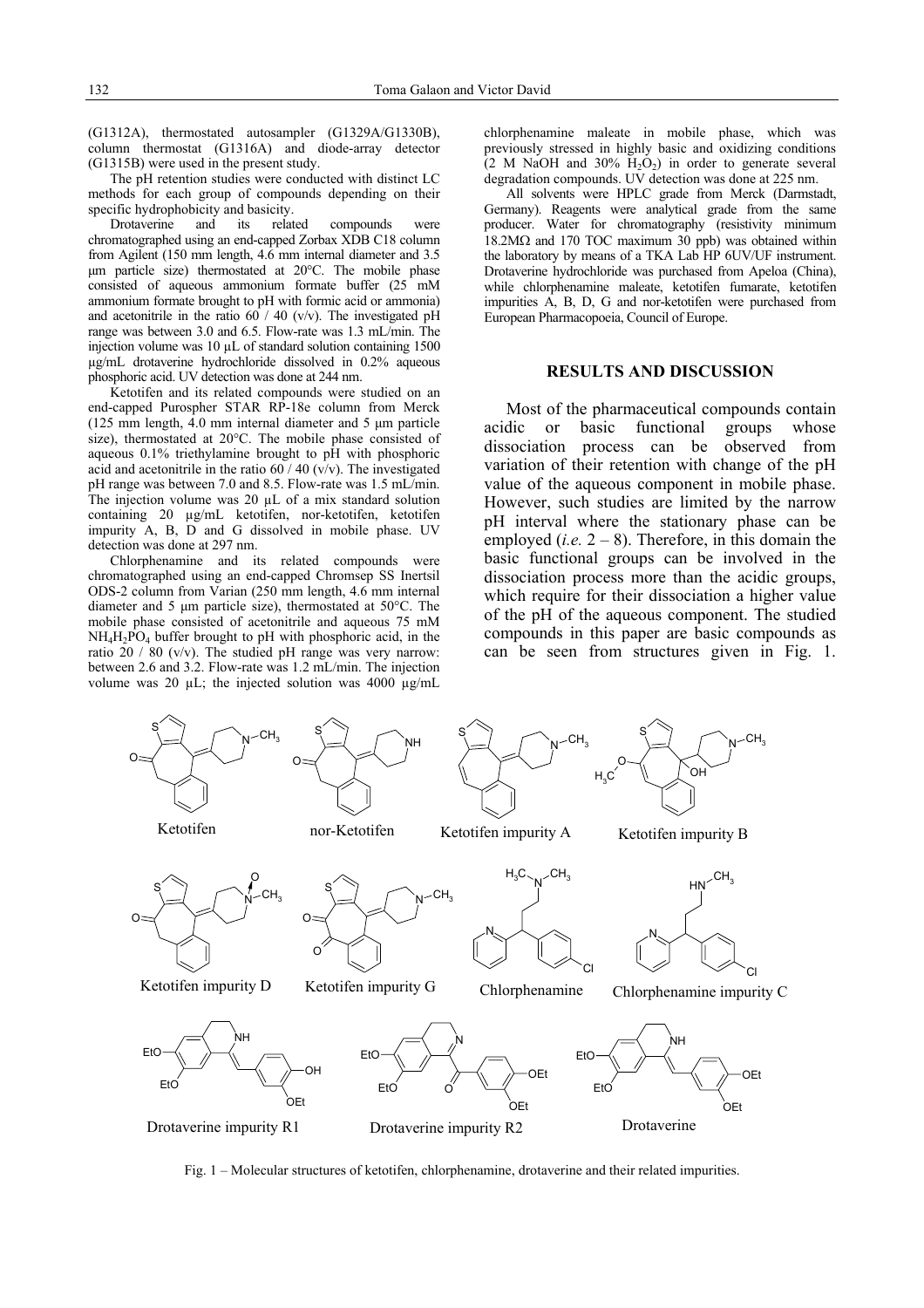Modeling retention in RP-LC function of the pH parameter requires establishing a functional relationship between the retention factor (k') of a compound and the pH of the mobile phase (considered as given by the aqueous component). Considering the most important models used to explain the retention mechanism in RP-LC, partition and adsorption, it appears that partition accounts better for the retention variation of ionic or dissociable compounds with mobile phase pH variation. The mathematical relationship between retention and pH was initially developed by Horvath *et al*. for different types of solutes (monoprotic or diprotic acids or bases) based on the acid-basic equilibria and solute – stationary phase association equilibria.<sup>1</sup> Combining the expressions of equilibrium constants and dissociation constants Horvath *et al.* obtained the following relationships between retention and pH valid for a monoprotic weak acid and a monoprotic weak base, respectively:

$$
k' = \frac{k'_{HA} + k'_{A^-} \times 10^{(pH-pKa)}}{1 + 10^{(pH-pKa)}}
$$
 (1)

$$
k' = \frac{k'_{RNH_2} + k'_{RNH_3^+} \times 10^{(pKw - pKb - pH)}}{1 + 10^{(pKw - pKb - pH)}} \tag{2}
$$

where  $k'_{HA}$ ,  $k'_{A}$ ,  $k'_{RNH_2}$ ,  $k'_{RNH_3^+}$  represent for the retention factors of the nondissociated or dissociated forms of the respective acid or base,  $pK_a$  and  $pK_b$  are the negative sign decimal logarithm of the acidity / basicity constant and  $pK_w$ is the ionic product of water.

From a graphical point of view, the dependence of retention factor and the pH of the mobile phase is a sigmoid type exponential curve. Fig. 2 shows the opposite behavior of retention with pH change between an acid and a base.<sup>25</sup> The acid compound (Fig. 2A) has maximum retention when pH approaches 0 because it exists only in undissociated form (leading to strong interaction with the stationary phase) and minimum retention at pH closed to 14 because it exists only in dissociated form (leading to weak interaction with the stationary phase). On the contrary, a basic compound (Fig. 2B) should be totally protonated at pH close to 0 (minimum retention in the

chromatographic column) and should be totally deprotonated at pH 14 (highest retention factor). It is to be emphasized that  $pH = 0$  and  $pH$  14 are discussed as theoretical limits due to the fact that typical stationary phase materials used in RP-LC like modified silicagel are not compatible with these pH extremes.

The inflexion point of the two dependences in Fig. 2 corresponds to a pH equal to the  $pK_a$  value of an acidic or a basic compound and corresponds on the ordonate axis to the average of retention factors of the dissociated and undissociated forms for both acid and basic compounds.

## **Drotaverine and related compounds retention - pH study**

The retention study for drotaverine and its related compounds was achieved within the pH range of  $3.0 - 6.5$  and performed in the view of separation and quantification of drotaverine and related compounds in pharmaceutical formulations. Due to the fact that only two impurities of drotaverine were known and none was available among the large number of related compounds present in the analyzed samples, an arbitrary denomination of the unknown compounds was utilized while the known related compounds, namely drotaverine impurity R1 and R2 were identified by relative retention times with respect to drotaverine peak. The injected samples were always a concentrated solution (1500 µg/mL) of drotaverine hydrochloride. At this level at least 7 other related compounds were visible in the chromatograms, which were nominated as drotaverine impurity  $1 \div 6$  in their elution order, and the seventh compound was nominated by impurity X to distinguish it from the others. Typical chromatograms obtained in the retention study are shown in Fig. 3. As can be seen the retention increased from pH 4.5 to pH 6.0 for drotaverine and related compounds. Retention of impurity X increases significantly with 45% from pH 4.5 to 6.0 leading to a change in elution order.

Based on the experimental retention time, the retention factor was calculated and plotted against the pH of the mobile phase for drotaverine and all related compounds (Figs. 4 and 5).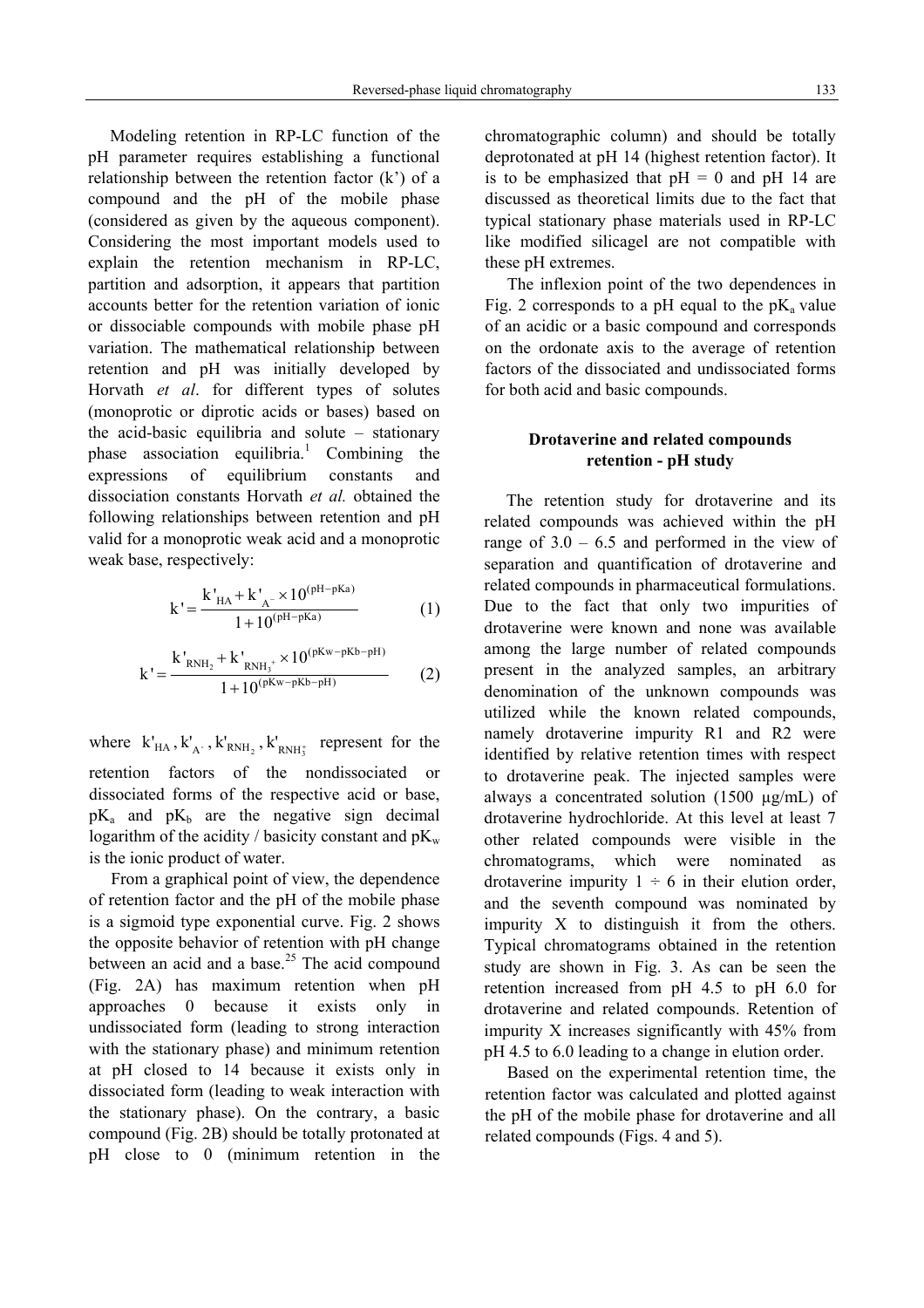

Fig. 2 – Retention dependences expressed as retention factor  $(k')$  on the pH of the mobile phase for weak acidic organic compounds (A) and weak basic organic compounds (B).



Fig. 3 – Two chromatograms showing variation of retention with pH of the mobile phase for drotaverine and related compounds at (A) pH 4.5 and (B) pH 6.0.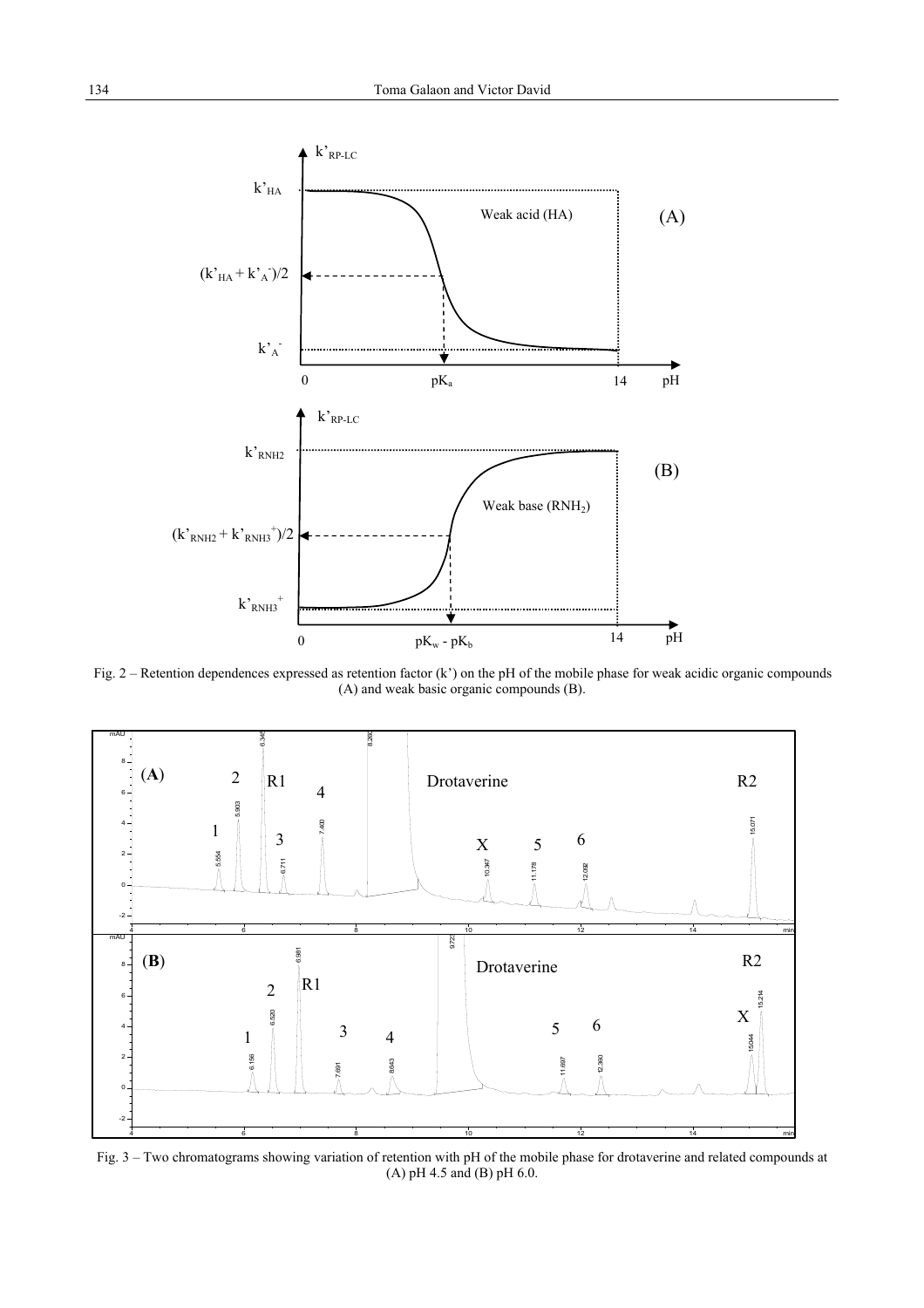

Fig. 4 – Dependence type k' – pH plots for drotaverine and impurities 1, 2, 3, 4 and R1.



Fig.  $5$  – Dependence type k' – pH plots for drotaverine impurities X, 5, 6 and R2.

 $k'$  – pH plots in Figs. 4 and 5 show a base character for drotaverine and for all its related compounds because of the increase in retention with the increase in mobile phase pH. This

behavior gives an indication that all these compounds have basic character.<sup>26</sup> This was confirmed for drotaverine and for impurity R1 by their molecular structures (Fig. 1) containing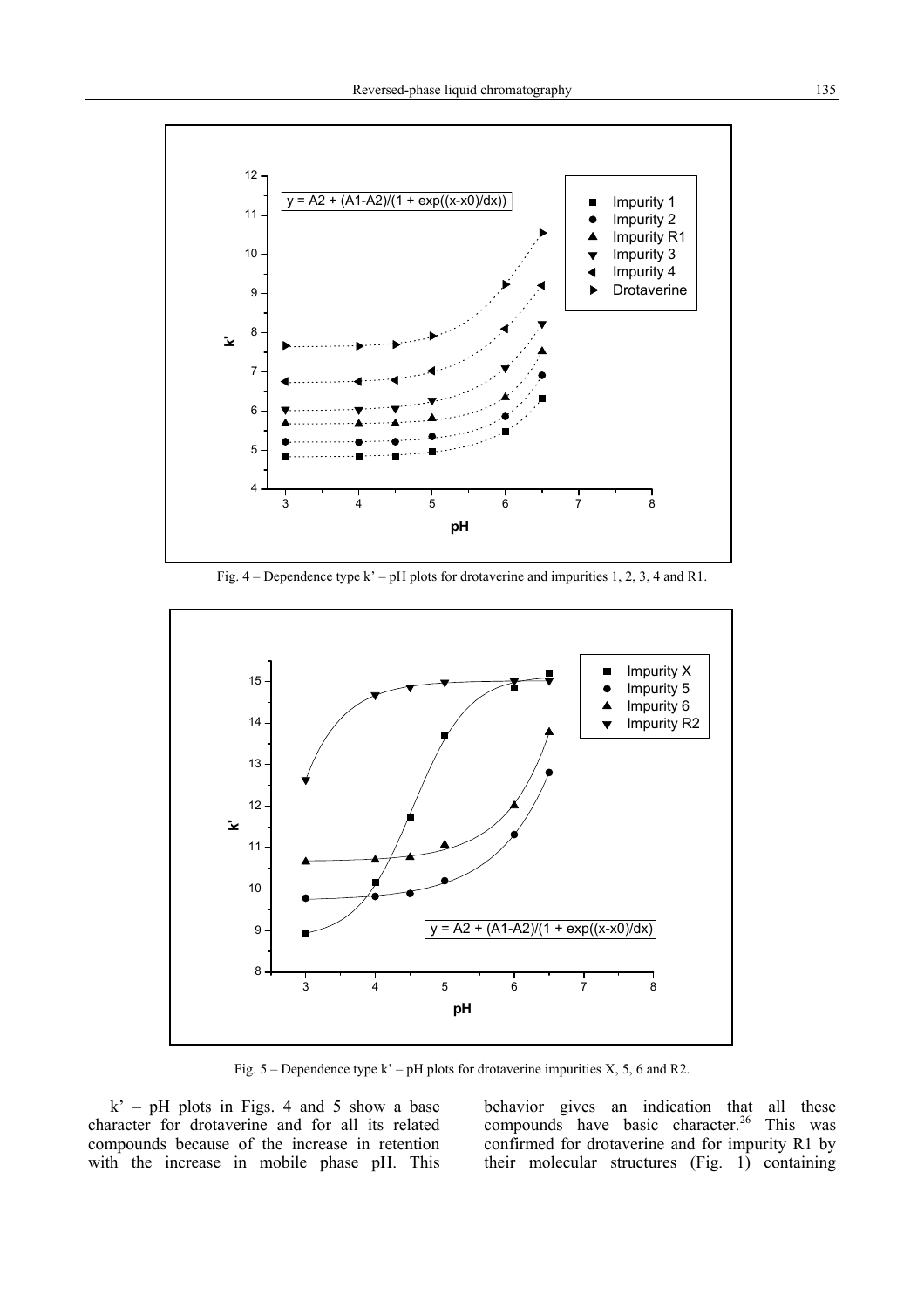secondary amino moieties, which give the basic character for these molecules. The  $k' - pH$  plots corresponding to drotaverine, impurity  $1 \div 6$  and impurity R1 show a slight increase in retention from pH 3 to pH 5 and a more important retention increase in the range pH 5 to pH  $\overline{6.5}$ , as the curve draws nearer towards its inflexion point. Drotaverine impurity R2 has a rather different k' pH profile, because the pH range 3.0 – 6.5 represents in fact the upper part of the sigmoid curve typical for basic compounds (Fig. 2B) unlike for the previous discussed impurities. The middle region of the sigmoid curve including the inflexion point was obtained only in the case of impurity X as can also be seen in Fig. 5. This figure also shows how the elution order between impurities X and the group of impurities 5, 6 and R2 is changed with increasing pH of the mobile phase. More precisely, impurity X elutes after impurity R2 at pH 6.5, whereas it eluted before the series impurity 5, impurity 6 and impurity R2 at pH 3. In the case of impurity  $1 \div 4$ , R1 and drotaverine there are no elution order changes with pH modification in the studied range (Fig. 4), while resolution between these peak pairs is not significantly changed.

The k' – pH plots obtained for drotaverine and related compounds were fitted using the Fit sigmoidal function in Origin 8 program (OriginLab Corporation, USA) which is a Boltzmann exponential function of the type:  $v = A2 + (A1 A2/(1 + \exp((x-x))/dx)$ ). The r-square correlation coefficients and the values for the inflexion points (x0) of the curves are given in Table 1. As previously stated, the inflexion point of the sigmoid curve describing  $k'$  – pH plot is an estimation of pK<sub>a</sub> value of the respective compound.

The correlation coefficients  $(r^2)$  for all drotaverine related compounds were higher than 0.99 which indicates a good data fitting.  $pK_a$  values calculated from the inflexion point of  $k'$  – pH plots were compared to  $pK_a$  values calculated with

Marvin Beans software version 5.4.0.0, but only for the three known structures of drotaverine and impurities R1 and R2 (Table 1). For drotaverine the two values are in a good agreement, but for the two impurities there are big differences between theoretical and experimental values. The  $pK_a$  values obtained from k' – pH plots for drotaverine and all other impurities except impurity X, should be carefully considered because the pH range was not large enough to include the entire sigmoid curve for these compounds and significant errors in sigmoid curve fitting parameters are possible. For impurity X, the middle region of the curve was included in the studied range but its structure is unknown. Generally,  $pK_a$  calculation using RP-LC gives larger errors than classical methods like potentiometry or spectrophotometry. $27,28$  One of the most important disadvantages of the LC method is that the pH of the mobile phase is limited by the stability of the stationary phase and thus the  $pK_a$  range of values is also limited. Also, the presence of organic modifier in the mobile phase leads to deviations from  $pK_a$  values obtained in pure water. $29$ 

### **Ketotifen and related compounds retention - pH study**

Ketotifen and most of its related compounds have basic character due to secondary or tertiary amino group in their molecule. $30$  That was the reason for choosing pH 8 for the LC method dedicated to separation and quantification of ketotifen related compounds in tablet pharmaceutical formulations. When assessing robustness of the method, a small retention – pH study was also achieved in the range pH  $7.0 - 8.5$ . The LC method separated ketotifen and five related impurities (ketotifen impurities A, B, D, G and nor-ketotifen). Two chromatograms obtained in the retention study are shown in Fig. 6.

*Table 1* 

Comparison between theoretical  $pK_a$  obtained with Marvin software and experimental  $pK_a$  obtained from inflexion of the Boltzmann sigmoid fit for k' - pH plots for drotaverine and impurities

| Compound                | (sigmoid fit) | $x0 = pK_a (RP-LC)$ | $pK_a$ (Marvin) |
|-------------------------|---------------|---------------------|-----------------|
| Drotaverine             | 0.99912       | 6.35                | 6.23            |
| Drotaverine impurity R1 | 0.99691       | 9.66                | 7.41            |
| Drotaverine impurity R2 | 0.99965       | 0.47                | 3.36            |
| Drotaverine impurity 1  | 0.99694       | 9.08                |                 |
| Drotaverine impurity 2  | 0.99703       | 9.77                |                 |
| Drotaverine impurity 3  | 0.99740       | 7.51                |                 |
| Drotaverine impurity 4  | 0.99827       | 6.52                |                 |
| Drotaverine impurity X  | 0.99629       | 4.54                |                 |
| Drotaverine impurity 5  | 0.99781       | 9.60                |                 |
| Drotaverine impurity 6  | 0.99375       | 10.89               |                 |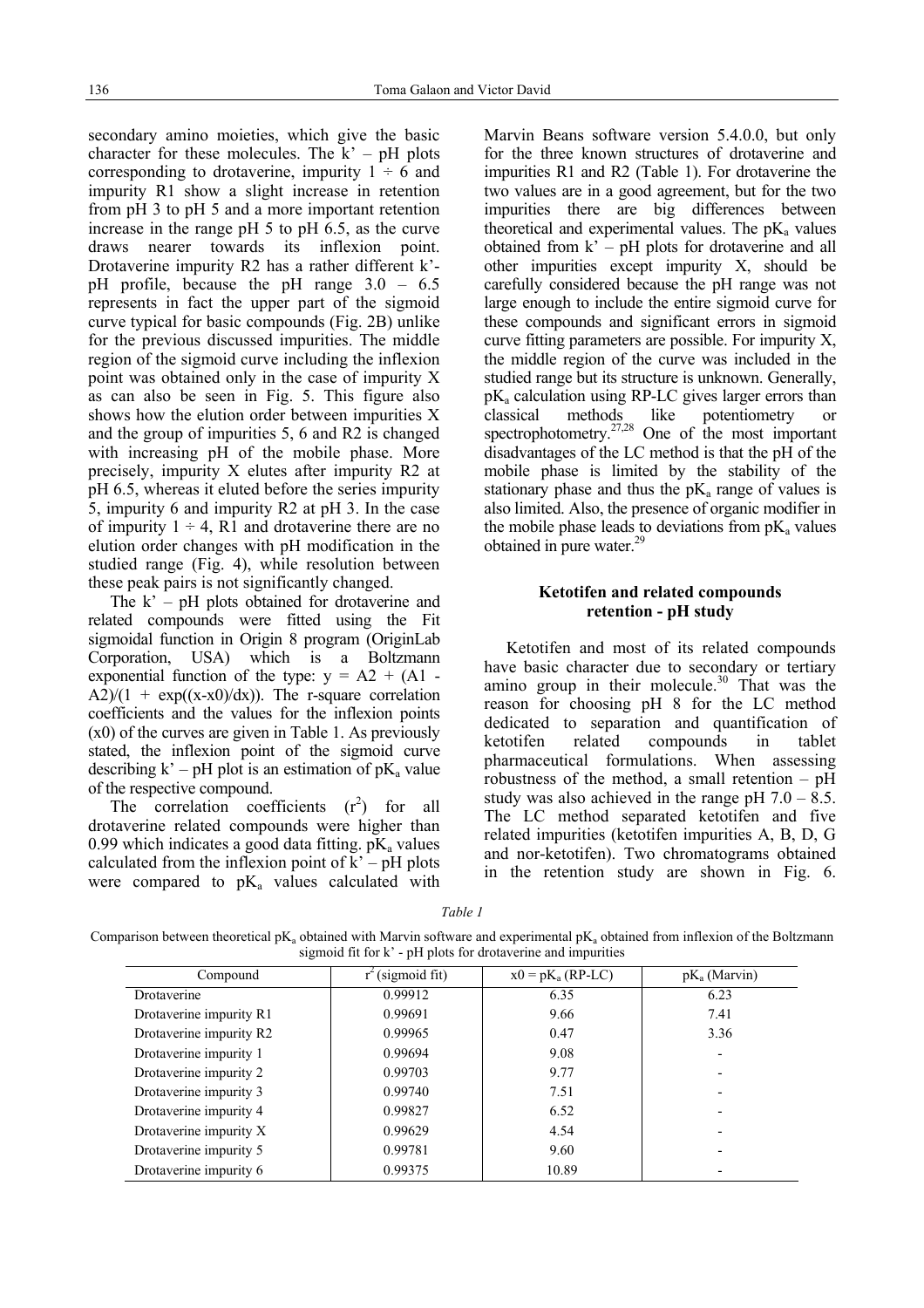Based on the experimental data,  $k' - pH$  plots were represented in the studied pH range for ketotifen and all related compounds (Fig. 7). It can be seen from these dependences that retention of basic compounds like ketotifen, impurity A, impurity B, impurity G and nor-ketotifen increases with the increase of mobile phase pH. Retention of impurity D decreases slowly with pH increase, behaving like an acidic compound due to keto and thiazole groups. The most important retention variation with pH in the range  $7 - 8.5$  can be seen for impurity B and for nor-ketotifen.

The investigated pH range  $(7.0 - 8.5)$  is situated close to the  $pK_a$  value for these compounds. Below this pH value ketotifen and its related compounds have a low retention and therefore the  $k' - pH$  plots for these compounds could not give a good fit by the sigmoid exponential regression. However, by fitting these experimental data with Origin 8 the estimation of the inflexion was estimated and compared to the theoretical  $pK_a$  values obtained using Marvin Beans software vers. 5.4.0.0. (Table 2).



Fig. 6 – Chromatograms showing variation of retention with pH of the mobile phase for ketotifen and related compounds for  $pH = 7.5$  (A) and  $pH = 8.5$  (B).



Fig.  $7$  – Retention factor (k') – pH dependences for ketotifen and its related impurities.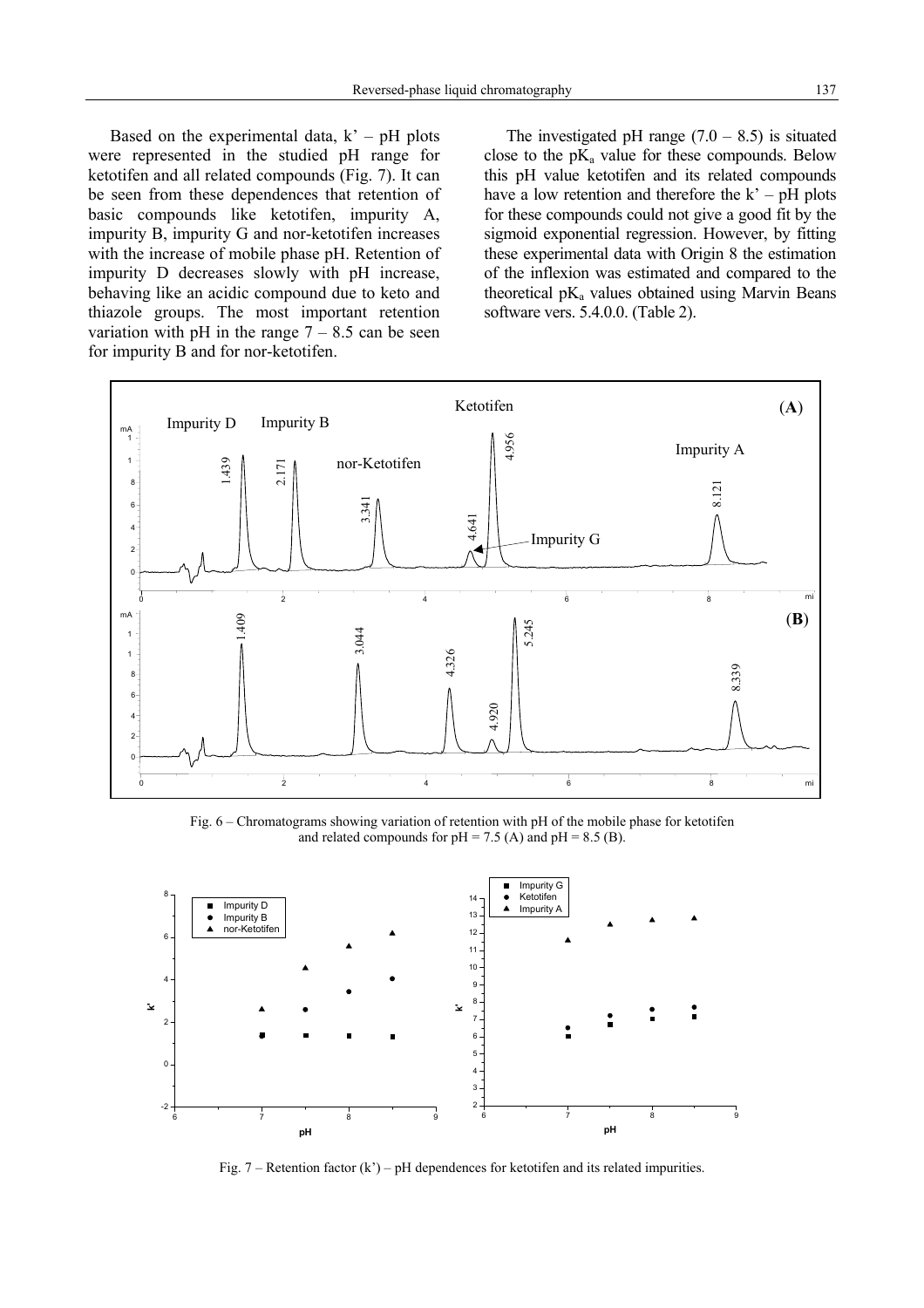| ۰, |  |
|----|--|

Comparison between theoretical  $pK_a$  obtained with Marvin software and experimental  $pK_a$ obtained from inflexion of the Boltzmann sigmoid fit for k' - pH plots for ketotifen and impurities

| Compound             | $x0 = pK_a (RP-LC)$ | $pK_a$ (Marvin) |
|----------------------|---------------------|-----------------|
| Ketotifen            | 7.41                | 7.15            |
| nor-Ketotifen        | 7.46                | 9.63            |
| Ketotifen impurity A | 7.35                | 791             |
| Ketotifen impurity B | 7.56                | 8.42            |
| Ketotifen impurity G | 742                 | 6.32            |

Concerning selectivity aspects with pH in the range 7.0 - 8.5, it was observed from primary retention data that resolution between the peaks corresponding to impurity D and impurity B decreases significantly with pH decrease until the point of coelution of the two compounds at pH 7.0. This observation is confirmed by the  $k' - pH$  plot (Fig. 7). Conversely, for the pair nor-ketotifen – impurity G the resolution decreases as the pH increases in the studied range, until a possible coelution at pH values beyond 8.5. All these selectivity changes are caused by the fact that impurity B and nor-ketotifen show a much more important retention variation with pH than impurities A, G and ketotifen do in the studied pH range.

# **Chlorphenamine and related compounds retention - pH study**

Retention - pH study of chlorphenamine and related compounds was performed in the view of assessing the robustness of the LC method for the separation and quantification of chlorphenamine related compounds generated either in the active pharmaceutical ingredient synthesis process or by degradation. Because of the unavailability of chlorphenamine impurities reference standards, a concentrated solution of chlorphenamine maleate (4000 µg/mL) previously stressed in strong oxidative (with  $30\%$  H<sub>2</sub>O<sub>2</sub>) and alkaline conditions (2 M NaOH) was used as system suitability solution to test method robustness and selectivity. $31$ The applied stress generated three peaks: chlorphenamine impurity C obtained by Ndemethylation of chlorphenamine (the impurity was identified by means of the relative retention time with respect to chlorphenamine) and two unknown impurities, which will be further arbitrarily called impurity 1 and impurity 2.

A narrow pH range was chosen for the robustness study of the method (pH between 2.2 and 3.2) because of the significant retention variation of chlorphenamine, impurity C and impurity 2 (approximately 180% an average retention increase for 0.6 pH units increase). Two overlaid chromatograms are shown in Fig. 8. Retention of impurity 1 was not influenced at all by pH variation, which can be explained by the lack of dissociable groups or that if they exist, they do not dissociate at all in the studied pH range. Based on experimental retention data, the  $k' - pH$ plots were represented in Fig. 9. A significant increase in retention of chlorphenamine, impurity C and impurity 2 can be observed from these plots when pH of mobile phase increases from 2.6 to 3.2. In the case of the first two compounds this behavior confirms the basicity of the molecules due to their amino moiety and pyridine ring. The basic groups of the two molecules become increasingly deprotonated as the pH increases, which leads to a higher hydrophobicity and hence a higher chromatographic retention. The same behavior was observed for the unknown impurity 2, and hence the conclusion that this molecule may have similar basic moieties as chlorphenamine or impurity C.

Retention increases significantly as mobile phase pH increases with 0.2 units for chlorphenamine, impurity C and impurity 2, due to their basic character. Retention of impurity 1 is not influenced by pH generating an elution order change between impurity C and impurity 1 from pH 2.6 to pH 2.8.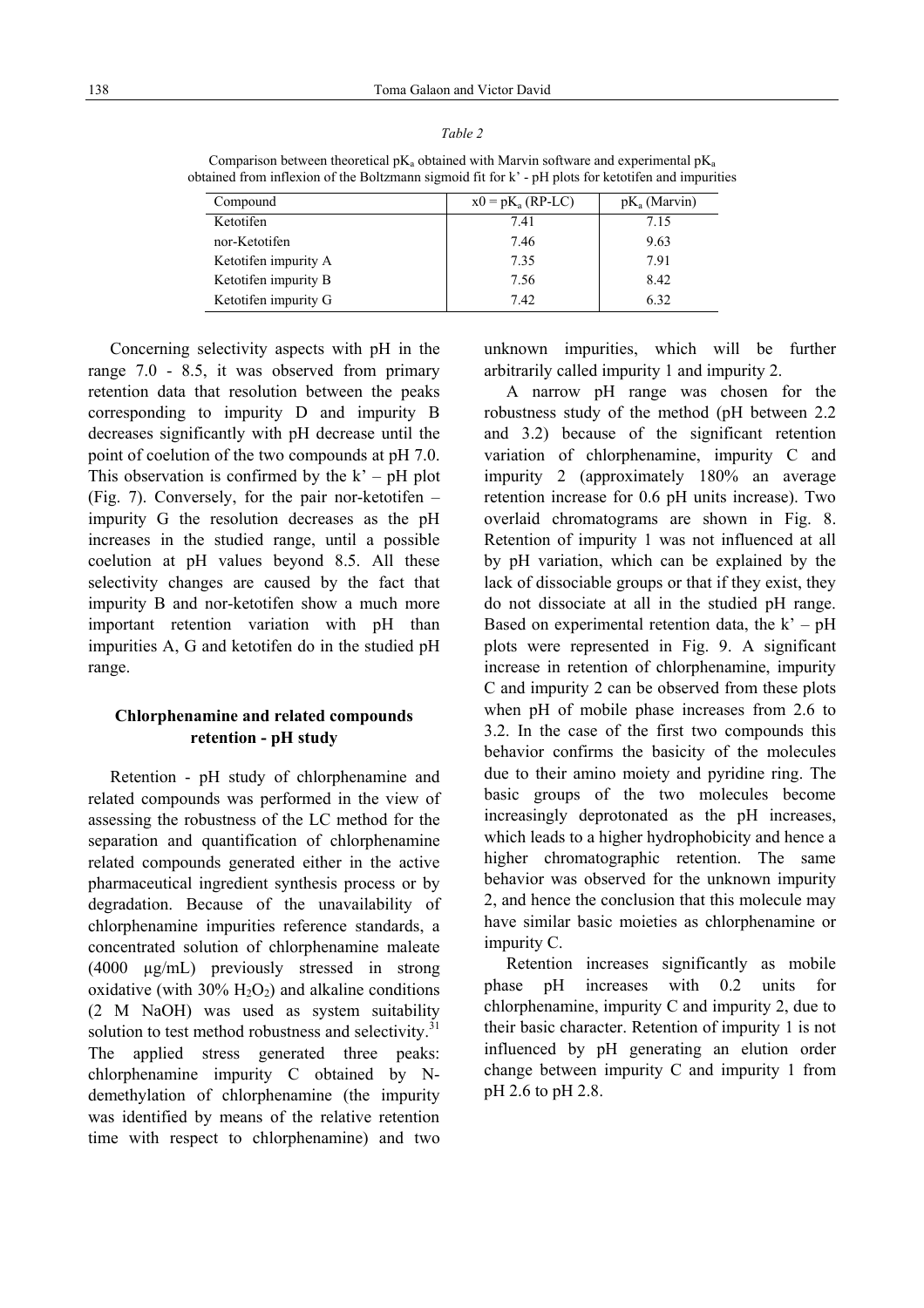

Fig. 8 – Overlaid chromatograms showing variation of retention with pH of the mobile phase for chlorphenamine and related compounds.



Fig. 9 – Retention factor (k') – pH dependence for chlorphenamine, impurity C and impurity 2.

No sigmoid fitting was possible for the  $k' - pH$ plots due to the reduced pH interval available for these compounds. Nevertheless, the large retention variation for the chlorphenamine and impurity C implies that one of the two  $pK_a$  values corresponding to the earlier mentioned diprotic bases should be very close to the selected pH range. This was verified by calculating the  $pK_a$ values of the two compounds using the Marvin program (Table 3). The  $pK_a$  for the pyridine ring in the two molecules is about 2.9 and 3.6, which is nearby the selected pH range. Therefore, by working in RP-LC nearby the  $pK_a$  value of a compound this generates a high retention variability for small pH modifications, which leads to a lack of method robustness. The selectivity of the method was also affected by small variations in pH value as can be observed in Fig. 8, namely the elution order between impurity C and the unknown impurity 1 is changed due to the different pH retention behavior of the two species; retention of impurity 1 remained constant, whereas retention of impurity C increased when pH increased from 2.6 to 2.8.